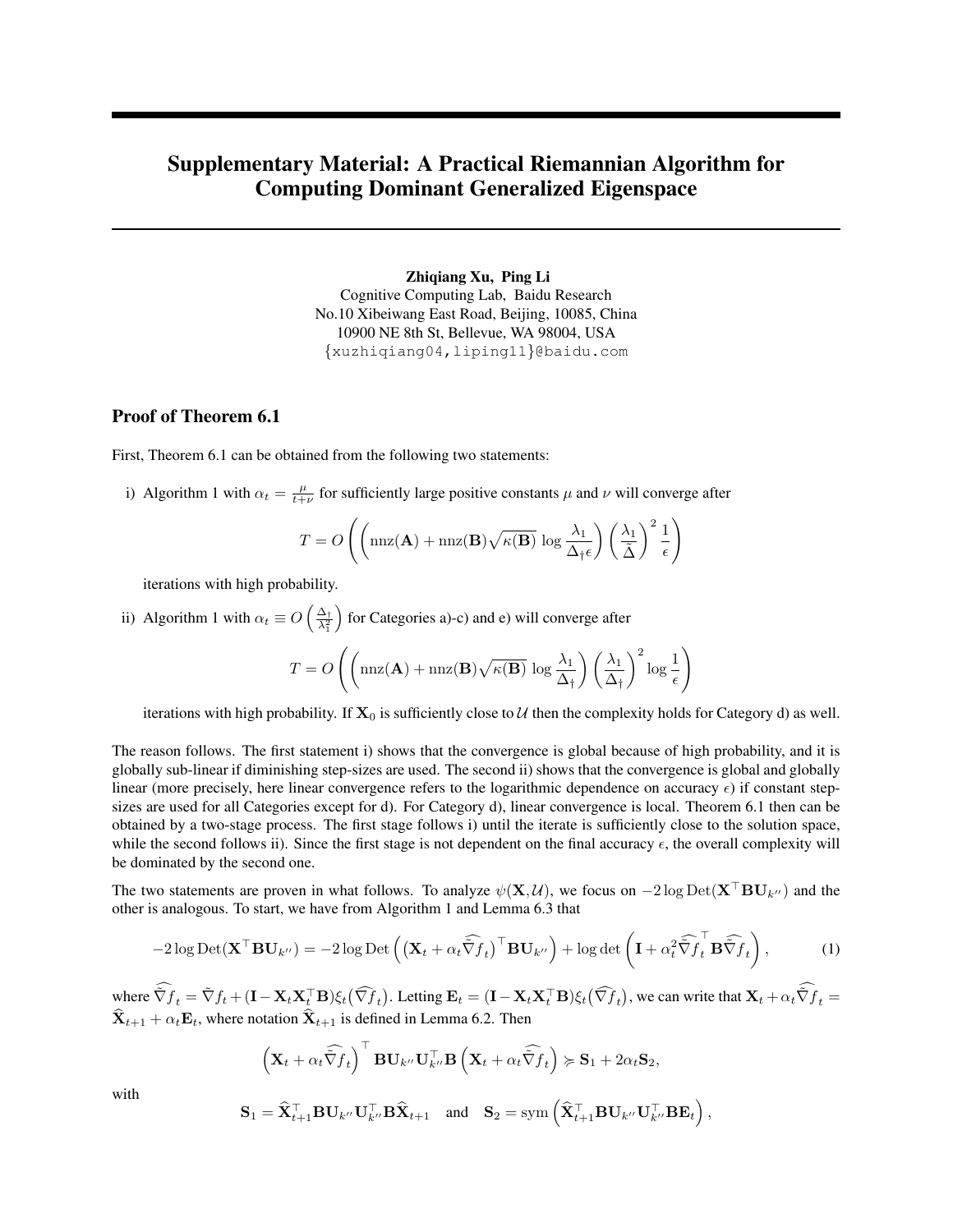where sym $(M) = \frac{1}{2}(M + M^{\top})$ . By the Taylor expansion, we can get for some  $\varsigma \in (0, 1)$  that

$$
-2\log \mathrm{Det}\left(\left(\mathbf{X}_{t}+\alpha_{t}\widehat{\nabla}f_{t}\right)^{\top}\mathbf{B}\mathbf{U}_{k''}\right) \leq -2\log \mathrm{Det}\left(\widehat{\mathbf{X}}_{t+1}^{\top}\mathbf{B}\mathbf{U}_{k''}\right) - 2\alpha_{t}\mathrm{tr}\left(\left(\mathbf{S}_{1}+2\varsigma\alpha_{t}\mathbf{S}_{2}\right)^{-1}\mathbf{S}_{2}\right) \leq -2\log \mathrm{Det}\left(\widehat{\mathbf{X}}_{t+1}^{\top}\mathbf{B}\mathbf{U}_{k''}\right) + \frac{2k^{\frac{1}{2}}\alpha_{t}\|\mathbf{S}_{2}\|_{F}}{\sigma_{\min}\left(\mathbf{S}_{1}+2\varsigma\alpha_{t}\mathbf{S}_{2}\right)}.
$$
\n(2)

To proceed, we bound singular values of  $S_i$ ,  $i = 1, 2$ , as follows.

$$
\sigma(\mathbf{S}_1) \geq \sigma_{\min}^2 \left( \left( \mathbf{X}_t + \alpha_t \tilde{\nabla} f_t \right)^\top \mathbf{B} \mathbf{U}_{k''} \right) \geq \sigma_{\min}^2 \left( \mathbf{X}_t^\top \mathbf{B} \mathbf{U}_{k''} \right) - 2\alpha_t \left\| \tilde{\nabla} f_t \right\|_{\mathbf{B},2} \quad \text{(Lemma 6.6)}
$$
\n
$$
\geq \prod_{i=1}^k \sigma_i^2 \left( \mathbf{X}_t^\top \mathbf{B} \mathbf{U}_{k''} \right) - 2\alpha_t \lambda_1 = 1 - \text{dist}_b^2(\mathbf{X}_t, \mathbf{U}_{k''}) - 2\alpha_t \lambda_1, \quad \text{(using notations in Lemma 6.4)}
$$

and

$$
\begin{array}{rcl}\n\sigma(\mathbf{S}_{2}) & \leq & \left\| \widehat{\mathbf{X}}_{t+1}^{\top} \mathbf{B} \mathbf{U}_{k''} \mathbf{U}_{k''}^{\top} \mathbf{B} \mathbf{E}_{t} \right\|_{F} \leq & \left\| \widehat{\mathbf{X}}_{t+1}^{\top} \mathbf{B} \mathbf{U}_{k''} \mathbf{U}_{k''}^{\top} \mathbf{B} (\mathbf{I} - \mathbf{X}_{t} \mathbf{X}_{t}^{\top} \mathbf{B}) \mathbf{B}^{-\frac{1}{2}} \right\|_{2} \left\| \mathbf{B}^{\frac{1}{2}} \xi_{t} \left( \widehat{\nabla f}_{t} \right) \right\|_{F} \\
& \leq & \left( \left\| \mathbf{X}_{t}^{\top} \mathbf{B} \mathbf{U}_{k''} \mathbf{U}_{k''}^{\top} \mathbf{B} \mathbf{X}_{t}^{\perp} \right\|_{2} + \alpha_{t} \left\| \tilde{\nabla} f_{t} \right\|_{\mathbf{B},2} \right) \left\| \xi_{t} \left( \widehat{\nabla f}_{t} \right) \right\|_{\mathbf{B},F},\n\end{array}
$$

where  $\mathbf{X}_t^{\perp}$  represents the orthogonal complement of  $\mathbf{X}_t$  in inner product  $\langle,\rangle_\mathbf{B}$ , i.e.,  $\mathbf{X}_t^{\perp}\mathbf{B}\mathbf{X}_t = \mathbf{0}$ . Moreover, we have

$$
\begin{array}{rcl}\n\left\| \mathbf{X}_{t}^{\top} \mathbf{B} \mathbf{U}_{k''} \mathbf{U}_{k''}^{\top} \mathbf{B} \mathbf{X}_{t}^{\perp} \right\|_{2} & \leq & \left\| (\mathbf{X}_{t}^{\top} \mathbf{B} \mathbf{U}_{k''} \mathbf{U}_{k''}^{\top} \mathbf{B} \mathbf{X}_{t})^{-\frac{1}{2}} \mathbf{X}_{t}^{\top} \mathbf{B} \mathbf{U}_{k''} \mathbf{U}_{k''}^{\top} \mathbf{B} \mathbf{X}_{t}^{\perp} \right\|_{2} \\
& = & \sqrt{\lambda_{\max} (\mathbf{I} - \mathbf{X}_{t}^{\top} \mathbf{B} \mathbf{U}_{k''} \mathbf{U}_{k''}^{\top} \mathbf{B} \mathbf{X}_{t})} \leq \sqrt{1 - \sigma_{\min}^{2} (\mathbf{X}_{t}^{\top} \mathbf{B} \mathbf{U}_{k''})} \\
& \leq & \text{dist}_{b}(\mathbf{X}_{t}, \mathbf{U}_{k''}).\n\end{array}
$$

Let  $dist_b(\mathbf{X}_t, \mathcal{U}) = \max\{dist_b(\mathbf{X}_t, \mathbf{U}_{k'}) , dist_b(\mathbf{X}_t, \mathbf{U}_{k''})\}$ , and assume that  $0 < \alpha_t < \frac{1-\text{dist}_b^2(\mathbf{X}_t, \mathcal{U})}{8\lambda_t}$  $\frac{\partial \mathbf{a}_b(\mathbf{A}_t, \mathcal{U})}{\partial \lambda_1}$  and

$$
\left\|\xi_t(\widehat{\nabla f}_t)\right\|_{\mathbf{B},F} = \frac{\Delta_{\dagger}}{4k^{\frac{1}{2}}} \frac{1-\text{dist}_b^2(\mathbf{X}_t,\mathcal{U})}{1+\psi(\mathbf{X}_t,\mathcal{U})} \text{dist}_b(\mathbf{X}_t,\mathcal{U}).
$$

By Lemma 6.6 and noting that  $\Delta_{\dagger} \leq 2\lambda_1$ , we get that  $\sigma(S_1) \geq \frac{1-\text{dist}_b^2(\mathbf{X}_t,\mathcal{U})}{2}$  and

$$
\sigma_{\min}(\mathbf{S}_1 + 2\varsigma\alpha_t\mathbf{S}_2) \quad \geq \quad \sigma_{\min}(\mathbf{S}_1) - 2\alpha_t\sigma_{\max}(\mathbf{S}_2) \geq \sigma_{\min}(\mathbf{S}_1) - \frac{\alpha_t(1 + \alpha_t\lambda_1)\Delta_1}{2k^{\frac{1}{2}}} \geq \frac{1 - \text{dist}_b^2(\mathbf{X}_t, \mathcal{U})}{2}.
$$

We thus have that

$$
\frac{\|\mathbf{S}_2\|_F}{\sigma_{\min}(\mathbf{S}_1 + 2\varsigma\alpha_t \mathbf{S}_2)} \leq 2 \left\| \xi_t(\widehat{\nabla f}_t) \right\|_{\mathbf{B}, F} \frac{\text{dist}_b^2(\mathbf{X}_t, \mathcal{U}) + \alpha_t \left\| \tilde{\nabla} f_t \right\|_{\mathbf{B}, F}}{1 - \text{dist}_b^2(\mathbf{X}_t, \mathcal{U})}.
$$
\n(3)

By the Taylor expansion, we also have for some  $\zeta \in (0, 1)$  that

<span id="page-1-0"></span>
$$
\log \det \left( \mathbf{I} + \alpha_t^2 \widehat{\nabla} \widehat{f}_t \mathbf{B} \widehat{\nabla} f_t \right) = \alpha_t^2 \operatorname{tr} \left( \left( \mathbf{I} + \varsigma' \alpha_t^2 \widehat{\nabla} \widehat{f}_t \mathbf{B} \widehat{\nabla} f_t \right)^{-1} \widehat{\nabla} \widehat{f}_t \mathbf{B} \widehat{\nabla} f_t \right) \leq \alpha_t^2 \operatorname{tr} \left( \widehat{\nabla} \widehat{f}_t \mathbf{B} \widehat{\nabla} f_t \right)
$$
  
\n
$$
= \alpha_t^2 \left\| \widehat{\nabla} f_t \right\|_{\mathbf{B}, F}^2 \leq 2\alpha_t^2 \left( \left\| \widehat{\nabla} f_t \right\|_{\mathbf{B}, F}^2 + \left\| \xi_t (\widehat{\nabla} f_t) \right\|_{\mathbf{B}, F}^2 \right). \tag{4}
$$

By Equations [\(1\)](#page-0-0)-[\(4\)](#page-1-0) and Lemma 6.2, we get that

$$
\operatorname{dist}_{m}^{2}(\mathbf{X}_{t+1}, \mathbf{U}_{k''}) \leq \operatorname{dist}_{m}^{2}(\mathbf{X}_{t}, \mathbf{U}_{k''}) - 2\alpha_{t} \operatorname{dist}_{f}(\mathbf{X}_{t}, \mathbf{U}_{k''}) + 32k\lambda_{1}^{2} \alpha_{t}^{2} \eta_{k''t}^{2} + 2\left\| \xi_{t}(\widehat{\nabla f}_{t}) \right\|_{\mathbf{B}, F} \frac{\operatorname{dist}_{b}^{2}(\mathbf{X}_{t}, \mathcal{U}) + \alpha_{t} \left\| \tilde{\nabla} f_{t} \right\|_{\mathbf{B}, F}}{1 - \operatorname{dist}_{b}^{2}(\mathbf{X}_{t}, \mathcal{U})} + 2\alpha_{t}^{2} \left( \left\| \tilde{\nabla} f_{t} \right\|_{\mathbf{B}, F}^{2} + \left\| \xi_{t}(\widehat{\nabla} f_{t}) \right\|_{\mathbf{B}, F}^{2} \right).
$$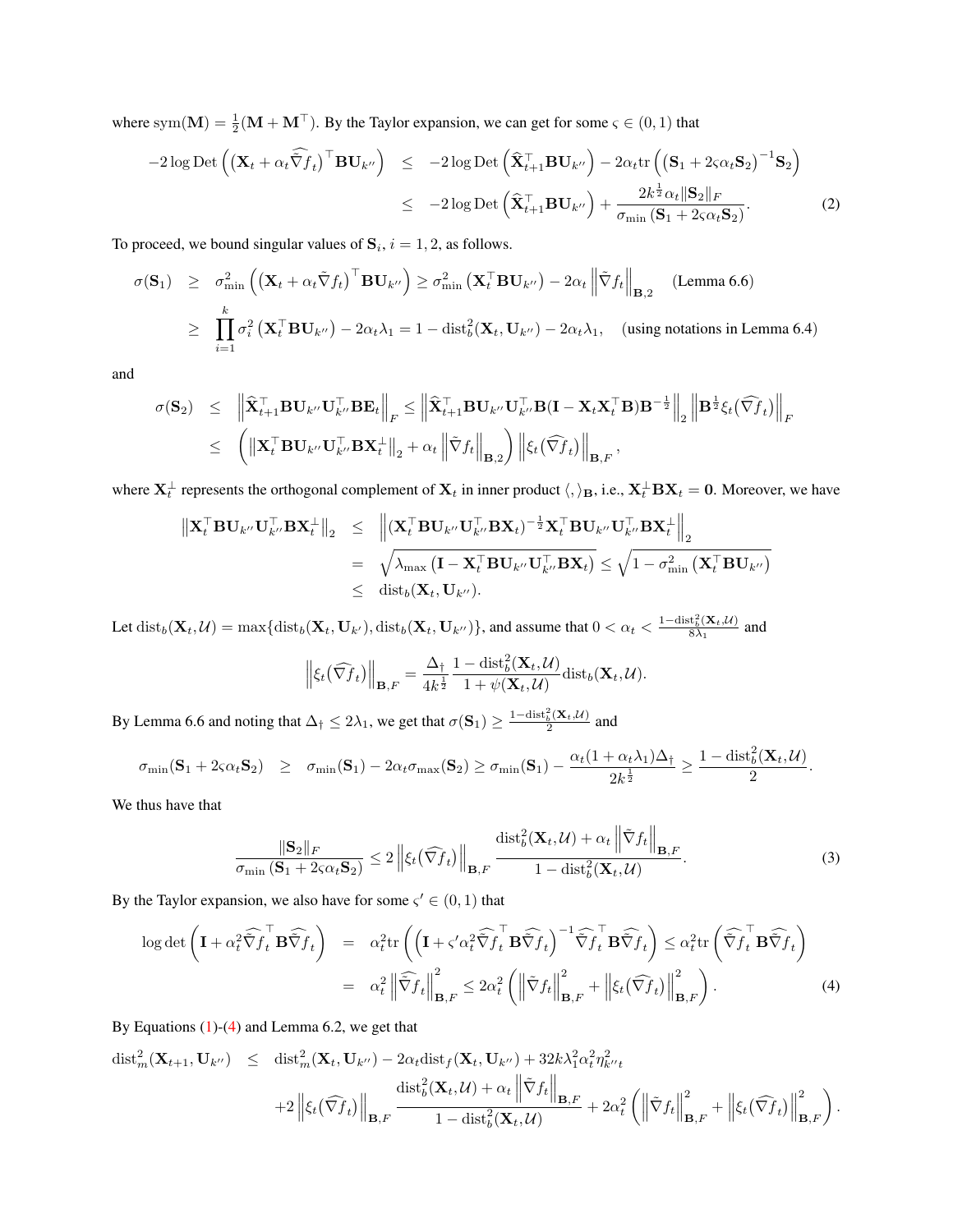By Lemma 6.5,

$$
\mathrm{dist}_f(\mathbf{X}_t, \mathbf{U}_{k''}) \geq \Delta_{k''} \mathrm{dist}_b^2(\mathbf{X}_t, \mathbf{U}_{k''}).
$$

Further, by Lemma 6.4 and using inequality  $x \ge \frac{-\log(1-x)}{1-\log(1-x)}$  $\frac{-\log(1-x)}{1-\log(1-x)}$ , we can write that

$$
\text{dist}_b^2(\mathbf{X}_0, \mathbf{U}_{k''}) \geq \text{dist}_b^2(\mathbf{X}_t, \mathbf{U}_{k''}) \geq \frac{\text{dist}_m^2(\mathbf{X}_t, \mathbf{U}_{k''})}{1 + \text{dist}_m^2(\mathbf{X}_t, \mathbf{U}_{k''})} \geq \frac{\text{dist}_m^2(\mathbf{X}_t, \mathbf{U}_{k''})}{1 + \psi(\mathbf{X}_t, \mathcal{U})}
$$

and

$$
\mathrm{dist}_b(\mathbf{X}_t, \mathbf{U}_{k''}) \leq \mathrm{dist}_b(\mathbf{X}_t, \mathcal{U}) \leq \psi^{\frac{1}{2}}(\mathbf{X}_t, \mathcal{U}) \leq \psi^{\frac{1}{2}}(\mathbf{X}_0, \mathcal{U}).
$$

Simple algebraic manipulations then yield that

$$
\operatorname{dist}_{m}^{2}(\mathbf{X}_{t+1}, \mathbf{U}_{k'}) \leq \left(1 - \frac{2\alpha_{t}\Delta_{\dagger}}{1 + \psi(\mathbf{X}_{t}, \mathcal{U})}\right) \operatorname{dist}_{m}^{2}(\mathbf{X}_{t}, \mathbf{U}_{k''}) + \frac{\alpha_{t}\Delta_{\dagger}}{1 + \psi(\mathbf{X}_{t}, \mathcal{U})}\psi(\mathbf{X}_{t}, \mathcal{U}) + 4\lambda_{1}^{2}\alpha_{t}^{2} \left(\frac{16k}{(1 - \operatorname{dist}_{b}^{2}(\mathbf{X}_{0}))^{2}}\psi(\mathbf{X}_{t}, \mathcal{U}) + \frac{\left\|\tilde{\nabla}f_{t}\right\|_{\mathbf{B}, F}^{2}}{\lambda_{1}^{2}}\right).
$$

Analogously, we also have that

$$
\operatorname{dist}_{m}^{2}(\mathbf{X}_{t+1}, \mathbf{U}_{k'}) \leq \left(1 - \frac{2\alpha_{t}\Delta_{\dagger}}{1 + \psi(\mathbf{X}_{t}, \mathcal{U})}\right) \operatorname{dist}_{m}^{2}(\mathbf{X}_{t}, \mathbf{U}_{k'}) + \frac{\alpha_{t}\Delta_{\dagger}}{1 + \psi(\mathbf{X}_{t}, \mathcal{U})}\psi(\mathbf{X}_{t}, \mathcal{U}) + 4\lambda_{1}^{2}\alpha_{t}^{2} \left(\frac{16k}{(1 - \operatorname{dist}_{b}^{2}(\mathbf{X}_{0}))^{2}}\psi(\mathbf{X}_{t}, \mathcal{U}) + \frac{\left\|\tilde{\nabla}f_{t}\right\|_{\mathbf{B}, F}^{2}}{\lambda_{1}^{2}}\right).
$$

If  $0 < \alpha_t < \frac{1 + \psi(\mathbf{X}_t, \mathcal{U})}{2\Delta_t}$  $\frac{\partial (X_t, u)}{\partial \Delta_t}$ , taking the maximum over  $U_{k'}$  and  $U_{k''}$  gives us

<span id="page-2-0"></span>
$$
\psi(\mathbf{X}_{t+1}, \mathcal{U}) \leq \left(1 - \frac{2\alpha_t \Delta_{\dagger}}{1 + \psi(\mathbf{X}_t, \mathcal{U})}\right) \psi(\mathbf{X}_t, \mathcal{U}) + \frac{\alpha_t \Delta_{\dagger}}{1 + \psi(\mathbf{X}_t, \mathcal{U})} \psi(\mathbf{X}_t, \mathcal{U})
$$
\n
$$
+ 4\lambda_1^2 \alpha_t^2 \left(\frac{16k}{(1 - \text{dist}_b^2(\mathbf{X}_0, \mathcal{U}))^2} \psi(\mathbf{X}_t, \mathcal{U}) + \frac{\left\|\tilde{\nabla}f_t\right\|_{\mathbf{B}, F}^2}{\lambda_1^2}\right)
$$
\n
$$
\leq \left(1 - \frac{\alpha_t \Delta_{\dagger}}{1 + \psi(\mathbf{X}_0, \mathcal{U})}\right) \psi(\mathbf{X}_t, \mathcal{U}) + 4\lambda_1^2 \alpha_t^2 \left(\frac{16k}{(1 - \text{dist}_b^2(\mathbf{X}_0, \mathcal{U}))^2} \psi(\mathbf{X}_t, \mathcal{U}) + \frac{\left\|\tilde{\nabla}f_t\right\|_{\mathbf{B}, F}^2}{\lambda_1^2}\right) (5)
$$

Next, two different settings of step-sizes are considered.

• Consider  $\alpha_t = \frac{\mu}{\nu+t}$ . By Lemma 6.6, we have  $\left\| \tilde{\nabla} f_t \right\|$ 2  $\mathbf{B}_{\text{B},F} < k\lambda_1^2$  and then can write

$$
\psi(\mathbf{X}_{t+1},\mathcal{U}) \leq \left(1 - \frac{\Delta_{\dagger}}{1 + \psi(\mathbf{X}_0,\mathcal{U})}\frac{\mu}{\nu + t}\right)\psi(\mathbf{X}_t,\mathcal{U}) + 4k\left(\frac{\mu\lambda_1}{\nu + t}\right)^2 \left(1 + \frac{16\psi(\mathbf{X}_0,\mathcal{U})}{(1 - \text{dist}_b^2(\mathbf{X}_0,\mathcal{U}))^2}\right)
$$

Let  $\mu = O\left(\frac{1}{\Delta_t}\right)$  such that  $a = \frac{\mu \Delta_t}{1 + \psi(\mathbf{X}_0, \mathcal{U})} > 1$  and  $\nu$  is sufficiently large. By Lemma 6.7, we get that  $\psi(\mathbf{X}_t,\mathcal{U})=O\left(\left(\frac{\lambda_1}{\Delta_{\dagger}}\right)^2\frac{1}{t}\right)$ ) and thus  $T = O\left(\left(\frac{\lambda_1}{\Delta_{\dagger}}\right)^2 \frac{1}{\epsilon}\right)$ ) such that  $\psi(\mathbf{X}_T, \mathcal{U}) < \epsilon$ . For  $t < T$ , we can assume that  $\psi(\mathbf{X}_t, \mathcal{U}) \ge \epsilon$ . Using inequality  $\frac{x}{1+x} \le \log(1+x)$  for  $x > -1$ , we have that

.

$$
\frac{\text{dist}_b^2(\mathbf{X}_t, \mathcal{U})}{1 - \text{dist}_b^2(\mathbf{X}_t, \mathcal{U})} \ge \psi(\mathbf{X}_t, \mathcal{U}) \ge \epsilon.
$$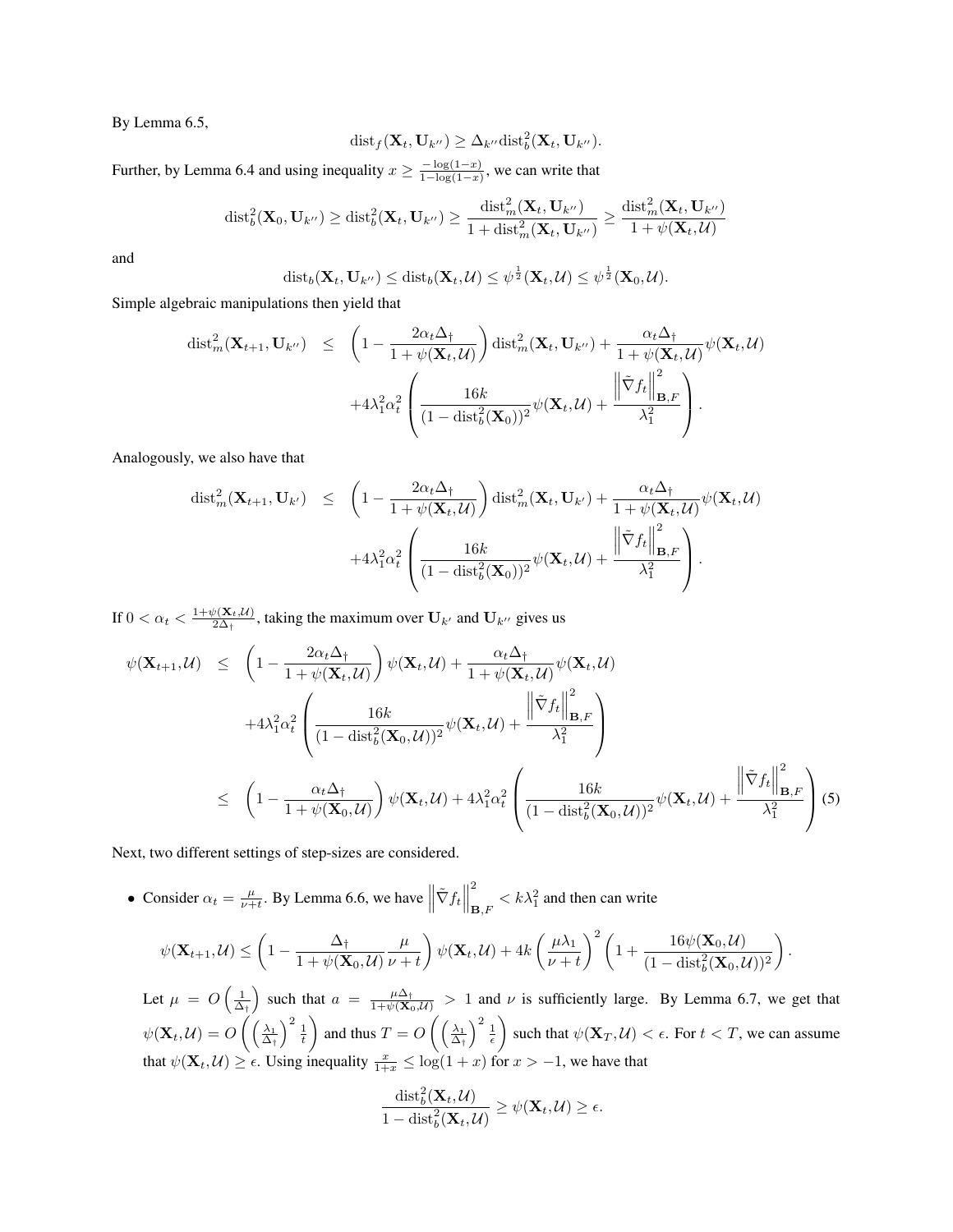Thus,

$$
\log \frac{\left\| \tilde{\nabla} f_t \right\|_{\mathbf{B},F}^2}{\left\| \xi_t(\widehat{\nabla} f_t) \right\|_{\mathbf{B},F}^2} = \log \frac{k\lambda_1^2}{\left( \frac{\Delta_{\dagger}}{4k^{\frac{1}{2}}}\frac{1-\text{dist}_b^2(\mathbf{X}_t,\mathcal{U})}{1+\psi(\mathbf{X}_t,\mathcal{U})}\text{dist}_b(\mathbf{X}_t,\mathcal{U}) \right)^2}
$$
  
\n
$$
= O\left( \log \frac{k\lambda_1^2}{\left( \frac{\Delta_{\dagger}}{4k^{\frac{1}{2}}}\frac{1-\text{dist}_b^2(\mathbf{X}_t,\mathcal{U})}{1+\psi(\mathbf{X}_t,\mathcal{U})}\left(1-\text{dist}_b^2(\mathbf{X}_t,\mathcal{U})\right) \epsilon \right)^2} \right)
$$
  
\n
$$
= O\left( \log \frac{\lambda_1}{\Delta_{\dagger}} + \psi(\mathbf{X}_0,\mathcal{U}) + \log \frac{1}{\epsilon} \right) = O\left( \log \frac{\lambda_1}{\Delta_{\dagger}} + \log \frac{1}{\epsilon} \right),
$$

where we have used that

$$
\log\left(1+\psi(\mathbf{X}_0,\mathcal{U})\right)\leq\psi(\mathbf{X}_0,\mathcal{U})<-2k\log\frac{\eta\sqrt{\kappa(\mathbf{B})}}{k+\sqrt{nk}}<+\infty
$$

with probability at least  $1 - \eta$  for any  $\eta > 0$ , by Lemma 6.9. By Lemma 6.3, the complexity for the subproblem then is

$$
O\left(\max(\mathbf{A}) + \max(\mathbf{B})\sqrt{\kappa(\mathbf{B})}\log\frac{\left\|\tilde{\nabla}f_t\right\|_{\mathbf{B}}^2}{\left\|\xi_t(\widehat{\nabla}f_t)\right\|_{\mathbf{B}}^2}\right) = O\left(\max(\mathbf{A}) + \max(\mathbf{B})\sqrt{\kappa(\mathbf{B})}\left(\log\frac{\lambda_1}{\Delta_1} + \log\frac{1}{\epsilon}\right)\right).
$$

Therefore, the total complexity is

$$
O\left(\left(\mathrm{nnz}(\mathbf{A}) + \mathrm{nnz}(\mathbf{B})\sqrt{\kappa(\mathbf{B})}\left(\log \frac{\lambda_1}{\Delta_{\dagger}} + \log \frac{1}{\epsilon}\right)\right)\left(\frac{\lambda_1}{\Delta_{\dagger}}\right)^2 \frac{1}{\epsilon}\right),\right)
$$

which completes the proof of the first statement.

• Consider  $\alpha_t = \alpha > 0$  and note for Categories a)-c) and e) that by Lemma 6.8, it holds

$$
\psi(\mathbf{X}_t, \mathcal{U}) = \min_{\mathbf{U} \in \mathcal{U}} \text{dist}_m^2(\mathbf{X}_t, \mathbf{U}),
$$

which holds for Category d) as well if  $\psi(\mathbf{X}_0, \mathcal{U})$  is sufficiently close to  $\mathcal{U}$ . Accordingly, by Lemma 6.6, we get that

$$
\left\|\tilde{\nabla}f(\mathbf{X}_t)\right\|_{\mathbf{B},F}^2 \leq 4k\lambda_1^2\psi(\mathbf{X}_t,\mathcal{U}).
$$

Plugging into Equation [\(5\)](#page-2-0), we arrive at

$$
\psi(\mathbf{X}_{t+1},\mathcal{U}) \leq \left(1 - \frac{\alpha \Delta_{\dagger}}{1 + \psi(\mathbf{X}_0,\mathcal{U})}\right) \psi(\mathbf{X}_t,\mathcal{U}) + 16k\lambda_1^2 \alpha^2 \left(1 + \left(\frac{1 - \text{dist}_b^2(\mathbf{X}_0,\mathcal{U})}{2}\right)^{-2}\right) \psi(\mathbf{X}_t,\mathcal{U}).
$$

If  $0 < \alpha < \frac{\Delta_{\dagger}}{4}$  $\frac{\Delta_{\dagger}}{32k\lambda_1^2(1+\psi(\mathbf{X}_0,\mathcal{U}))\left(1+\left(\frac{1-d_b^2(\mathbf{X}_0,\mathcal{U})}{2}\right)^{-2}\right)}$ , one can write that

$$
\psi(\mathbf{X}_T,\mathcal{U}) \leq \left(1 - \frac{\alpha \Delta_{\dagger}}{2(1 + \psi(\mathbf{X}_0,\mathcal{U}))}\right) \psi(\mathbf{X}_{T-1},\mathcal{U}) \leq \cdots \leq \left(1 - \frac{\alpha \Delta_{\dagger}}{2(1 + \psi(\mathbf{X}_0,\mathcal{U}))}\right)^T \psi(\mathbf{X}_0,\mathcal{U}).
$$

Setting 
$$
\left(1 - \frac{\alpha \Delta_{\uparrow}}{2(1 + \psi(\mathbf{X}_0, \mathcal{U}))}\right)^T \psi(\mathbf{X}_0, \mathcal{U}) = \epsilon
$$
 yields that  
\n
$$
T = O\left(\frac{1}{-\log\left(1 - \frac{\alpha \Delta_{\uparrow}}{2(1 + \psi(\mathbf{X}_0, \mathcal{U}))}\right)} \log \frac{\psi(\mathbf{X}_0, \mathcal{U})}{\epsilon}\right) = O\left(\frac{1 + \psi(\mathbf{X}_0, \mathcal{U})}{\alpha \Delta_{\uparrow}} \log \frac{\psi(\mathbf{X}_0, \mathcal{U})}{\epsilon}\right)
$$
\n
$$
= O\left(\left(\frac{\lambda_1}{\Delta_{\uparrow}}\right)^2 \log \frac{\psi(\mathbf{X}_0, \mathcal{U})}{\epsilon}\right).
$$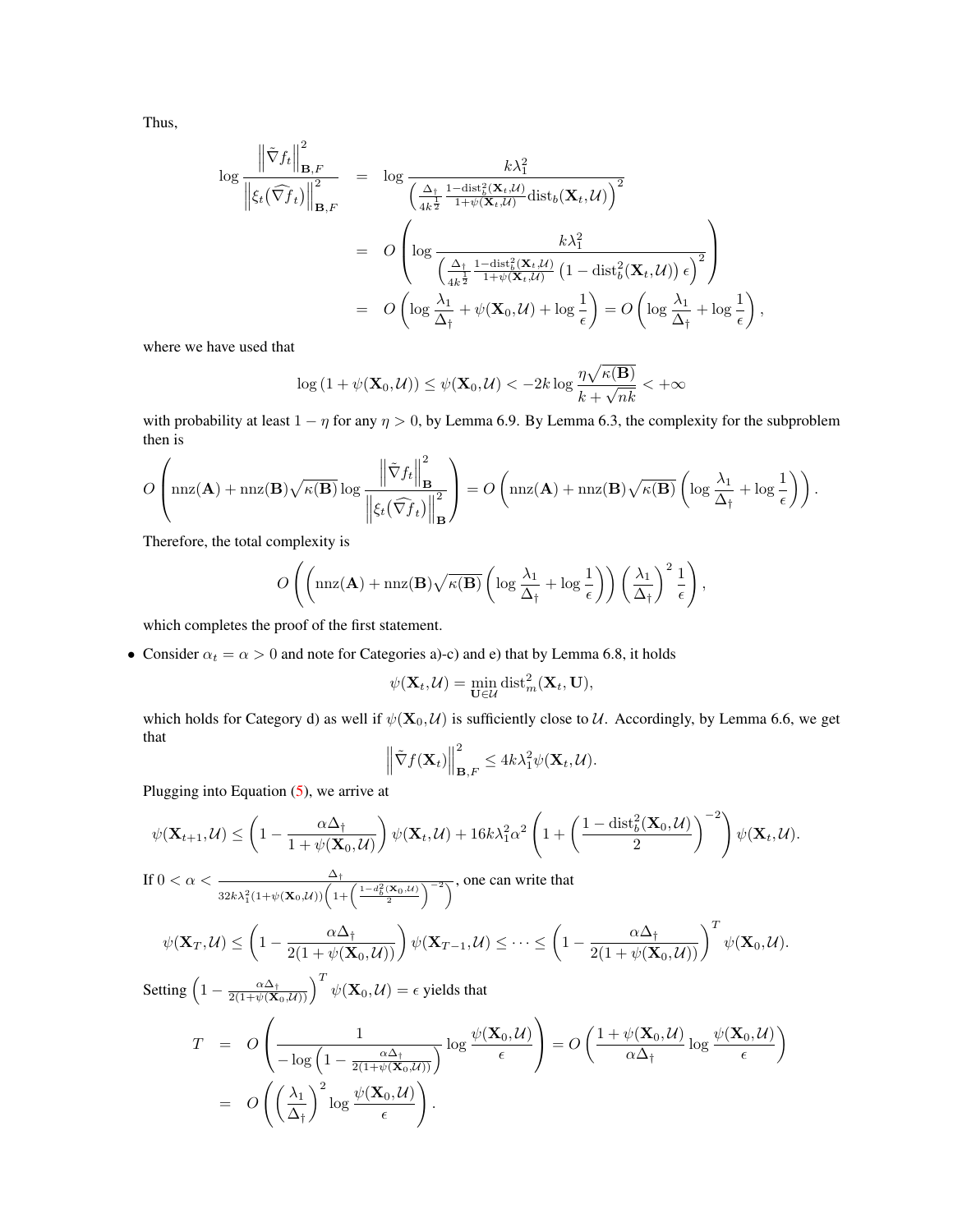For the subproblem, we now have that

$$
\log \frac{\left\| \tilde{\nabla} f_t \right\|_{\mathbf{B},F}^2}{\left\| \xi_t(\widehat{\nabla} f_t) \right\|_{\mathbf{B},F}^2} = O\left( \log \frac{2k\lambda_1^2 \psi(\mathbf{X}_t, \mathcal{U})}{\left( \frac{\Delta_t}{4k^{\frac{1}{2}}} \frac{1-\text{dist}_b^2(\mathbf{X}_t, \mathcal{U})}{1+\psi(\mathbf{X}_t, \mathcal{U})} \text{dist}_b(\mathbf{X}_t, \mathcal{U}) \right)^2} \right) = O\left( \log \frac{\lambda_1}{\Delta_{\dagger}} + \psi(\mathbf{X}_0, \mathcal{U}) \right)
$$
  
= 
$$
O\left( \log \frac{\lambda_1}{\Delta_{\dagger}} \right).
$$

Therefore, the total complexity is

$$
O\left(\left(\mathrm{nnz}(\mathbf{A}) + \mathrm{nnz}(\mathbf{B})\sqrt{\kappa(\mathbf{B})}\log\frac{\lambda_1}{\tilde{\Delta}}\right)\left(\frac{\lambda_1}{\tilde{\Delta}}\right)^2\log\frac{1}{\epsilon}\right),\,
$$

which completes the proof of the second statement.

# Proof of Lemma 6.2

Let  $j \ge k$  and denote  $\nabla f_t \triangleq \tilde{\nabla} f(\mathbf{X}_t)$  and  $-2 \log \mathrm{Det} \left( (\widehat{\mathbf{X}}_{t+1})^\top \mathbf{B} \mathbf{U}_j \right) \triangleq - \log \det(\mathbf{S})$ . Note that

$$
\mathbf{S} \succcurlyeq \mathbf{X}_t^\top \mathbf{B} \mathbf{U}_j \mathbf{U}_j^\top \mathbf{B} \mathbf{X}_t + 2\alpha_{t+1} \text{sym}\left(\mathbf{X}_t^\top \mathbf{B} \mathbf{U}_j \mathbf{U}_j^\top \mathbf{B} \nabla f_t\right) \triangleq \mathbf{H}_1 + \mathbf{H}_2.
$$

Hence, we have that  $-\log \det(S) \le -\log \det(H_1 + H_2)$ . By Taylor expansion, we can write for certain  $\varsigma \in (0,1)$ that

$$
-\log\det(\mathbf{S}) \quad \leq \quad -\log\det(\mathbf{H}_1) - \mathrm{tr}\left(\mathbf{H}_1^{-1}\mathbf{H}_2\right) + \frac{1}{2}\mathrm{tr}\left(\left(\left(\mathbf{H}_1 + \varsigma \mathbf{H}_2\right)^{-1}\mathbf{H}_2\right)^2\right),
$$

where  $-\log \det(\mathbf{H}_1) = \text{dist}_m^2(\mathbf{X}_t, \mathbf{U}_j)$ . Noting that  $\mathbf{X}_t^{\top} \mathbf{B} \mathbf{U}_j = \mathbf{P}_j \mathbf{\Sigma}_j \mathbf{Q}_j^{\top}$  (subscripts t on the right-hand side are omitted for brevity), we can write that

$$
\operatorname{tr} (\mathbf{H}_{1}^{-1} \mathbf{H}_{2}) = 2\alpha_{t} \operatorname{tr} ((\mathbf{X}_{t}^{\top} \mathbf{B} \mathbf{U}_{j} \mathbf{U}_{j}^{\top} \mathbf{B} \mathbf{X}_{t})^{-1} \mathbf{X}_{t}^{\top} \mathbf{B} \mathbf{U}_{j} \mathbf{U}_{j}^{\top} \mathbf{B} (\mathbf{B}^{-1} - \mathbf{X}_{t} \mathbf{X}_{t}^{\top}) \mathbf{A} \mathbf{X}_{t})
$$
\n
$$
= 2\alpha_{t} \left( \operatorname{tr} ((\mathbf{X}_{t}^{\top} \mathbf{B} \mathbf{U}_{j} \mathbf{U}_{j}^{\top} \mathbf{B} \mathbf{X}_{t})^{-1} \mathbf{X}_{t}^{\top} \mathbf{B} \mathbf{U}_{j} \mathbf{U}_{j}^{\top} \mathbf{A} \mathbf{X}_{t}) - \operatorname{tr} (\mathbf{X}_{t}^{\top} \mathbf{A} \mathbf{X}_{t}) \right)
$$
\n
$$
= 2\alpha_{t} \left( \operatorname{tr} ((\mathbf{X}_{t}^{\top} \mathbf{B} \mathbf{U}_{j} \mathbf{U}_{j}^{\top} \mathbf{B} \mathbf{X}_{t})^{-1} \mathbf{X}_{t}^{\top} \mathbf{B} \mathbf{U}_{j} \mathbf{A}_{j} \mathbf{U}_{j}^{\top} \mathbf{B} \mathbf{X}_{t}) - \operatorname{tr} (\mathbf{X}_{t}^{\top} \mathbf{A} \mathbf{X}_{t}) \right)
$$
\n
$$
= 2\alpha_{t} \left( \operatorname{tr} ((\mathbf{P}_{j} \mathbf{A}_{j}^{2} \mathbf{P}_{j}^{\top})^{-1} \mathbf{P}_{j} \mathbf{\Sigma}_{j} \mathbf{Q}_{j}^{\top} \mathbf{A}_{j} \mathbf{Q}_{j} \mathbf{\Sigma}_{j} \mathbf{P}_{j}^{\top} \right) - \operatorname{tr} (\mathbf{X}_{t}^{\top} \mathbf{A} \mathbf{X}_{t}) \right)
$$
\n
$$
= 2\alpha_{t} \left( \operatorname{tr} (\mathbf{Q}_{j}^{\top} \mathbf{A}_{j} \mathbf{Q}_{j}) - \operatorname{tr} (\mathbf
$$

On the other hand,

$$
\begin{array}{rcl} \displaystyle \operatorname{tr}\left(\left(\left(\mathbf{H}_1+\varsigma \mathbf{H}_2\right)^{-1} \mathbf{H}_2\right)^2\right) & \leq & \displaystyle \left\| \left(\mathbf{H}_1+\varsigma \mathbf{H}_2\right)^{-1} \mathbf{H}_2\right\|_F^2 \leq \left(\left\| \left(\mathbf{H}_1+\varsigma \mathbf{H}_2\right)^{-1} \|_2 \|\mathbf{H}_2\right\|_F\right)^2 \\ \\ & = & \displaystyle \left(\frac{\|\mathbf{H}_2\|_F}{\sigma_{\min}(\mathbf{H}_1+\varsigma \mathbf{H}_2)}\right)^2, \end{array}
$$

where we need to lower bound  $\sigma_{\min}(\mathbf{H}_1 + \varsigma \mathbf{H}_2)$  and upper bound  $\|\mathbf{H}_2\|_F$ . To this end, notice that

$$
\sigma_{\min}(\mathbf{H}_1) = \sigma_{\min}^2(\mathbf{X}_t^\top \mathbf{B} \mathbf{U}_j) \mathbf{I} \ge \prod_{i=1}^k \sigma_i^2(\mathbf{X}_t^\top \mathbf{B} \mathbf{U}_j) = 1 - \text{dist}_b^2(\mathbf{X}_t, \mathbf{U}_j).
$$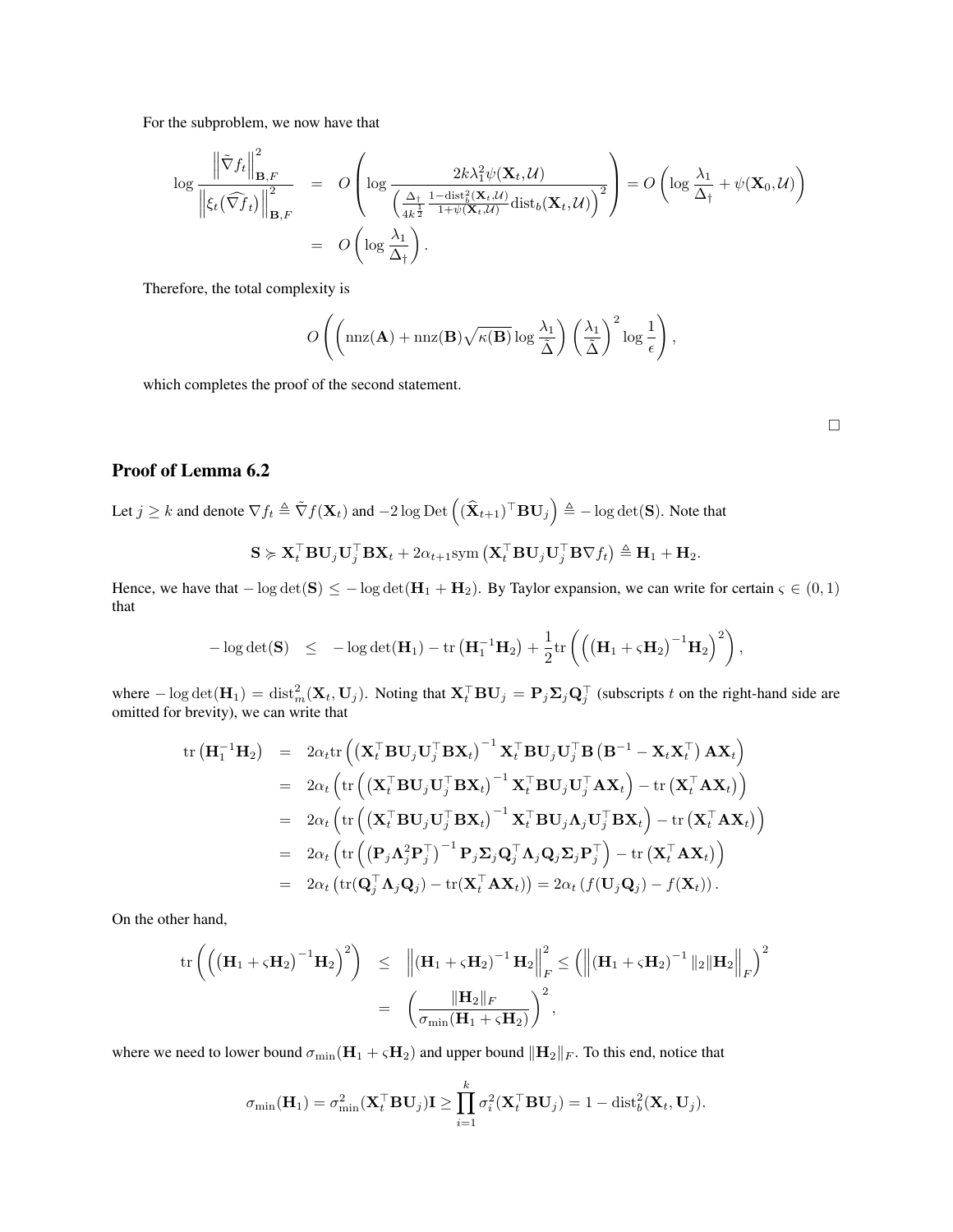Letting  $\mathbf{\Omega} = \mathbf{X}_t^\top \mathbf{B} \mathbf{U}_j$ , we have that

$$
\mathbf{H}_2 = 2\alpha_t \text{sym}(\mathbf{\Omega}\mathbf{U}_j^{\top}\mathbf{B}\nabla f_t) = 2\alpha_t \text{sym}(\mathbf{\Omega}\mathbf{U}_j^{\top}\mathbf{B}(\mathbf{B}^{-1} - \mathbf{X}_t\mathbf{X}_t^{\top})\mathbf{A}\mathbf{X}_t))
$$
  
\n
$$
= 2\alpha_t \mathbf{\Omega}\mathbf{\Lambda}_j\mathbf{\Omega}^{\top} - 2\alpha_t \text{sym}(\mathbf{\Omega}\mathbf{\Omega}^{\top}\mathbf{\Omega}\mathbf{\Lambda}_j\mathbf{\Omega}^{\top}) - 2\alpha_t \text{sym}(\mathbf{\Omega}\mathbf{\Omega}^{\top}\mathbf{X}_t^{\top}\mathbf{B}\mathbf{U}_j^{\perp}\mathbf{\Lambda}_j^{\perp}(\mathbf{U}_j^{\perp})^{\top}\mathbf{B}\mathbf{X}_t)
$$
  
\n
$$
= 2\alpha_t \text{sym}((\mathbf{I} - \mathbf{\Omega}\mathbf{\Omega}^{\top})\mathbf{\Omega}\mathbf{\Lambda}_j\mathbf{\Omega}^{\top}) - 2\alpha_t \text{sym}(\mathbf{\Omega}\mathbf{\Omega}^{\top}\mathbf{X}_t^{\top}\mathbf{B}\mathbf{U}_j^{\perp}\mathbf{\Lambda}_j^{\perp}(\mathbf{U}_j^{\perp})^{\top}\mathbf{B}\mathbf{X}_t).
$$

Thus, we have that

$$
\begin{array}{rcl}\n\|\mathbf{H}_2\|_2 & \leq & 2\alpha_t \left( \left\| (\mathbf{I} - \mathbf{\Omega} \mathbf{\Omega}^\top) \mathbf{\Omega} \mathbf{\Lambda}_j \mathbf{\Omega}^\top \right\|_2 + \left\| \mathbf{\Omega} \mathbf{\Omega}^\top \mathbf{X}_t^\top \mathbf{B} \mathbf{U}_j^\perp \mathbf{\Lambda}_j^\perp (\mathbf{U}_j^\perp)^\top \mathbf{B} \mathbf{X}_t \right\|_2 \right) \\
& \leq & 2\alpha_t \left( \|\mathbf{I} - \mathbf{\Omega} \mathbf{\Omega}^\top\|_2 \|\mathbf{\Lambda}_j\|_2 + \|\mathbf{X}_t^\top \mathbf{B} \mathbf{U}_j^\perp\|_2^2 \|\mathbf{\Lambda}_j^\perp\|_2 \right) \\
& \leq & 2\alpha_t \lambda_1 \left( \|\mathbf{I} - \mathbf{\Omega} \mathbf{\Omega}^\top\|_2 + \|\mathbf{X}_t^\top \mathbf{B} \mathbf{U}_j^\perp\|_2^2 \right) = 4\alpha_t \lambda_1 \|\mathbf{I} - \mathbf{\Omega} \mathbf{\Omega}^\top\|_2 \\
& = & 4\alpha_t \lambda_1 \|\mathbf{I} - \mathbf{P}_j \mathbf{\Sigma}_j^2 \mathbf{P}_j^\top\|_2 = 4\alpha_t \lambda_1 \|\mathbf{I} - \mathbf{\Sigma}_j^2\|_2 \leq 4\alpha_t \lambda_1 \text{dist}_b^2(\mathbf{X}_t, \mathbf{U}_j),\n\end{array}
$$

where we have used for the first equality that

$$
\|\mathbf{X}_t^\top \mathbf{B} \mathbf{U}_j^\perp\|_2^2 = \lambda_{\max} \left( \mathbf{X}_t^\top \mathbf{B} \mathbf{U}_j^\perp (\mathbf{U}_j^\perp)^\top \mathbf{B} \mathbf{X}_t \right) = \lambda_{\max} (\mathbf{I} - \mathbf{X}_t^\top \mathbf{B} \mathbf{U}_j \mathbf{U}_j^\top \mathbf{B} \mathbf{X}_t).
$$

Hence, if  $0 < \alpha_t < \frac{1-\text{dist}_b^2(\mathbf{X}_t, \mathbf{U}_j)}{8\lambda_1\text{dist}_b^2(\mathbf{X}_t, \mathbf{U}_j)}$  then

$$
\sigma_{\min}(\mathbf{H}_1 + \varsigma \mathbf{H}_2) \geq \sigma_{\min}(\mathbf{H}_1) - \sigma_{\max}(\mathbf{H}_2) \geq (1 - \text{dist}_b^2(\mathbf{X}_t, \mathbf{U}_j)) - 4\alpha_t \lambda_1 \text{dist}_b^2(\mathbf{X}_t, \mathbf{U}_j)
$$
  
 
$$
\geq \frac{1 - \text{dist}_b^2(\mathbf{X}_t, \mathbf{U}_j)}{2},
$$

and

$$
\|\mathbf{H}_2\|_F \leq k^{\frac{1}{2}} \|\mathbf{H}_2\|_2 \leq 4k^{\frac{1}{2}} \alpha_t \lambda_1 \text{dist}_b^2(\mathbf{X}_t, \mathbf{U}_j).
$$

We thus get that

$$
\operatorname{tr}\left(\left(\left(\mathbf{H}_1 + \varsigma \mathbf{H}_2\right)^{-1} \mathbf{H}_2\right)^2\right) \leq 64k\lambda_1^2\alpha_t^2 \left(\frac{\operatorname{dist}_b^2(\mathbf{X}_t, \mathbf{U}_j)}{1 - \operatorname{dist}_b^2(\mathbf{X}_t, \mathbf{U}_j)}\right)^2
$$

and consequently,

$$
-2\log \mathrm{Det}\left(\widehat{\mathbf{X}}_{t+1}^{\top} \mathbf{B} \mathbf{U}_{j}\right) \leq \mathrm{dist}_{m}^{2}(\mathbf{X}_{t}, \mathbf{U}_{j}) - 2\alpha_{t}(f(\mathbf{U}_{j}\mathbf{Q}_{j}) - f(\mathbf{X}_{t}))+ 32k\lambda_{1}^{2}\alpha_{t}^{2}\left(\frac{\mathrm{dist}_{b}^{2}(\mathbf{X}_{t}, \mathbf{U}_{j})}{1-\mathrm{dist}_{b}^{2}(\mathbf{X}_{t}, \mathbf{U}_{j})}\right)^{2}.
$$

The case that  $j \leq k$  is similar and thus omitted.

# Proof of Lemma 6.3

 $l_t(\mathbf{X})$  reaches its minimum at

$$
l_t(\mathbf{X}_t^*) = \frac{1}{2} \text{tr} \left( (\mathbf{X}_t^*)^{\top} \mathbf{B} \mathbf{X}_t^* \right) - \text{tr}((\mathbf{X}_t^*)^{\top} \mathbf{A} \mathbf{X}_t) = \frac{1}{2} \text{tr} \left( (\mathbf{X}_t^*)^{\top} \mathbf{B} \mathbf{X}_t^* \right) - \text{tr} \left( (\mathbf{X}_t^*)^{\top} \mathbf{B} \mathbf{B}^{-1} \mathbf{A} \mathbf{X}_t \right)
$$
  
= 
$$
-\frac{1}{2} \text{tr} \left( (\mathbf{X}_t^*)^{\top} \mathbf{B} \mathbf{X}_t^* \right).
$$

Thus, we have that

$$
\epsilon_t(\mathbf{X}) = l_t(\mathbf{X}) - l_t(\mathbf{X}_t^*) = \frac{1}{2} \text{tr}(\mathbf{X}^\top \mathbf{B} \mathbf{X}) - \text{tr}(\mathbf{X}^\top \mathbf{A} \mathbf{X}_t) + \frac{1}{2} \text{tr}((\mathbf{X}_t^*)^\top \mathbf{B} \mathbf{X}_t^*)
$$
  
\n
$$
= \frac{1}{2} \text{tr}(\mathbf{X}^\top \mathbf{B} \mathbf{X}) - \text{tr}(\mathbf{X}^\top \mathbf{B} \mathbf{B}^{-1} \mathbf{A} \mathbf{X}_t) + \frac{1}{2} \text{tr}((\mathbf{X}_t^*)^\top \mathbf{B} \mathbf{X}_t^*)
$$
  
\n
$$
= \frac{1}{2} (\text{tr}(\mathbf{X}^\top \mathbf{B} \mathbf{X}) - 2 \text{tr}(\mathbf{X}^\top \mathbf{B} \mathbf{X}_t^*) + \text{tr}((\mathbf{X}_t^*)^\top \mathbf{B} \mathbf{X}_t^*) )
$$
  
\n
$$
= \frac{1}{2} \text{tr}((\mathbf{X} - \mathbf{X}_t^*)^\top \mathbf{B} (\mathbf{X} - \mathbf{X}_t^*) ) = \frac{1}{2} ||\xi_t(\mathbf{X})||^2_{\mathbf{B},F}.
$$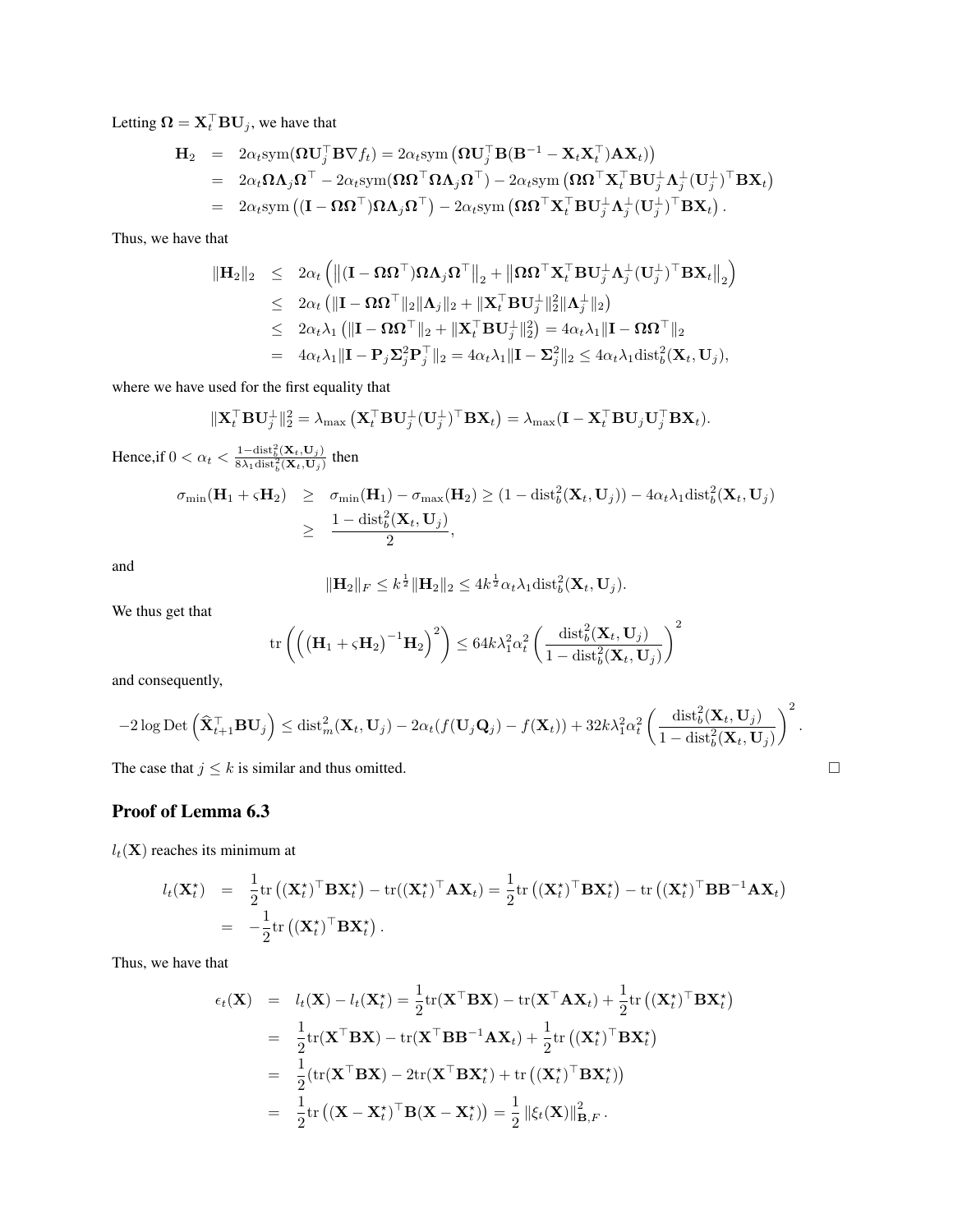In particular,

$$
\xi_t(\mathbf{X}_t^{(0)}) = \mathbf{X}_t^{(0)} - \mathbf{B}^{-1}\mathbf{A}\mathbf{X}_t = \mathbf{X}_t(\mathbf{X}_t^{\top}\mathbf{B}\mathbf{X}_t)^{-1}\mathbf{X}_t^{\top}\mathbf{A}\mathbf{X}_t - \mathbf{B}^{-1}\mathbf{A}\mathbf{X}_t
$$
  
=  $\mathbf{X}_t\mathbf{X}_t^{\top}\mathbf{A}\mathbf{X}_t - \mathbf{B}^{-1}\mathbf{A}\mathbf{X}_t = -\tilde{\nabla}f(\mathbf{X}_t).$ 

The complexity of Nesterov's accelerated gradient descent for the least squares subproblem can be found in [Nesterov](#page-8-0) [\(2014\)](#page-8-0); [Bubeck](#page-8-1) [\(2015\)](#page-8-1); [Ge et al.](#page-8-2) [\(2016\)](#page-8-2), given that  $l_t(\mathbf{X})$  is  $\lambda_{\min}(\mathbf{B})$ -strongly convex and  $\lambda_{\max}(\mathbf{B})$ -smooth, where  $\lambda_{\text{max}}(\mathbf{B})$  and  $\lambda_{\text{min}}(\mathbf{B})$  represent the largest and smallest eigenvalue of **B**, respectively.

## Proof of Lemma 6.4

Let  $x = \text{dist}_b^2(\mathbf{X}, \mathbf{Y})$ . We then have that  $\text{dist}_b^2(\mathbf{X}, \mathbf{Y}) = x \le -\log(1-x) = \text{dist}_m^2(\mathbf{X}, \mathbf{Y})$ . We next prove by induction that  $dist_b(X, Y) \leq dist_c(X, Y)$ . Let  $r = min\{k, l\}$  and  $\theta_i$  be the *i*-th principal angle between X and Y,  $i = 1, \dots, r$ . That is,  $\cos \theta_i = \sigma_i(\mathbf{X}^\top \mathbf{B} \mathbf{Y})$ , where  $\sigma_i(\cdot)$  represents the *i*-th largest singular value of a matrix. First, we have for  $r = 1$  that

$$
\text{dist}_b^2(\mathbf{X}, \mathbf{Y}) = 1 - \prod_{i=1}^r \cos^2 \theta_i = r - \sum_{i=1}^r \cos^2 \theta_i = \text{dist}_c^2(\mathbf{X}, \mathbf{Y}).
$$

Assuming that it holds for r, one then has for  $r + 1$  that

$$
\begin{aligned}\n\text{dist}_c^2 &= r + 1 - \sum_{i=1}^{r+1} \cos^2 \theta_i = r - \sum_{i=1}^r \cos^2 \theta_i + 1 - \cos^2 \theta_{r+1} \\
&\geq 1 - \prod_{i=1}^r \cos^2 \theta_i + 1 - \cos^2 \theta_{r+1} - (1 - \prod_{i=1}^{r+1} \cos^2 \theta_i) + 1 - \prod_{i=1}^{r+1} \cos^2 \theta_i \\
&= (1 - \cos^2 \theta_{r+1})(1 - \prod_{i=1}^r \cos^2 \theta_i) + 1 - \prod_{i=1}^{r+1} \cos^2 \theta_i \geq 1 - \prod_{i=1}^{r+1} \cos^2 \theta_i = \text{dist}_b^2,\n\end{aligned}
$$

which completes the proof. The last inequality can be shown by the generalized mean inequality as follows:

$$
\sum_{i=1}^r \cos^2 \theta_i = r \left( \frac{\sum_{i=1}^r \cos^2 \theta_i}{r} \right)^{\frac{1}{2} \cdot 2} \ge r \left( \prod_{i=1}^r \cos \theta_i \right)^{\frac{2}{r}} \ge r \left( \prod_{i=1}^r \cos \theta_i \right)^2.
$$

It then holds that  $dist_c^2 \le r - r(\prod_{i=1}^r \cos \theta_i)^2 = r(1 - \prod_{i=1}^r \cos^2 \theta_i) = r \text{dist}_b^2$ . В последните последните под на селото на селото на селото на селото на селото на селото на селото на селото<br>В селото на селото на селото на селото на селото на селото на селото на селото на селото на селото на селото н

## Proof of Lemma 6.5

Suppose that  $j \leq k$ ,  $\Lambda_j = \text{diag}(\lambda_1, \dots, \lambda_j)$  and  $\Lambda_j^{\perp} = \text{diag}(\lambda_{j+1}, \dots, \lambda_n)$ . We have that

$$
\begin{array}{rcl}\text{dist}_{f}(\mathbf{X},\mathbf{U}_{j}) & = & f(\mathbf{U}_{j}) - f(\mathbf{X}\mathbf{P}_{j}) = \text{tr}(\mathbf{\Lambda}_{j}) - \text{tr}(\mathbf{P}_{j}^{\top}\mathbf{X}^{\top}\mathbf{A}\mathbf{X}\mathbf{P}_{j}) \\
 & = & \text{tr}(\mathbf{\Lambda}_{j}) - \text{tr}(\mathbf{P}_{j}^{\top}\mathbf{X}^{\top}\mathbf{B}\mathbf{U}_{j}\mathbf{\Lambda}_{j}\mathbf{U}_{j}^{\top}\mathbf{B}\mathbf{X}\mathbf{P}_{j}) - \text{tr}(\mathbf{P}_{j}^{\top}\mathbf{X}^{\top}\mathbf{B}\mathbf{U}_{j}^{\perp}\mathbf{\Lambda}_{j}^{\perp}(\mathbf{U}_{j}^{\perp})^{\top}\mathbf{B}\mathbf{X}\mathbf{P}_{j}) \\
 & = & \text{tr}(\mathbf{\Lambda}_{j}) - \text{tr}(\mathbf{\Sigma}_{j}\mathbf{Q}_{j}^{\top}\mathbf{\Lambda}_{j}\mathbf{Q}_{j}\mathbf{\Sigma}_{j}) - \text{tr}(\mathbf{P}_{j}^{\top}\mathbf{X}^{\top}\mathbf{B}\mathbf{U}_{j}^{\perp}\mathbf{\Lambda}_{j}^{\perp}(\mathbf{U}_{j}^{\perp})^{\top}\mathbf{B}\mathbf{X}\mathbf{P}_{j}) \\
 & = & \text{tr}(\mathbf{\Lambda}_{j}\mathbf{Q}_{j}(\mathbf{I}-\mathbf{\Sigma}_{j}^{2})\mathbf{Q}_{j}^{\top}) - \text{tr}(\mathbf{P}_{j}^{\top}\mathbf{X}^{\top}\mathbf{B}\mathbf{U}_{j}^{\perp}\mathbf{\Lambda}_{j}^{\perp}(\mathbf{U}_{j}^{\perp})^{\top}\mathbf{B}\mathbf{X}\mathbf{P}_{j}) \\
 & \geq & \lambda_{j}\text{tr}(\mathbf{Q}_{j}(\mathbf{I}-\mathbf{\Sigma}_{j}^{2})\mathbf{Q}_{j}^{\top}) - \lambda_{j+1}\text{tr}(\mathbf{P}_{j}^{\top}\mathbf{X}^{\top}\mathbf{B}\mathbf{U}_{j}^{\perp}(\mathbf{U}_{j}^{\perp})^{\top}\mathbf{B}\mathbf{X}\mathbf{P}_{j}) \\
 & = & (\lambda_{j} - \lambda_{j+1})\text{tr}(\mathbf{Q}_{j}(\mathbf{
$$

where the last inequality is by Lemma 6.4. The case that  $j \ge k$  is similar and thus omitted.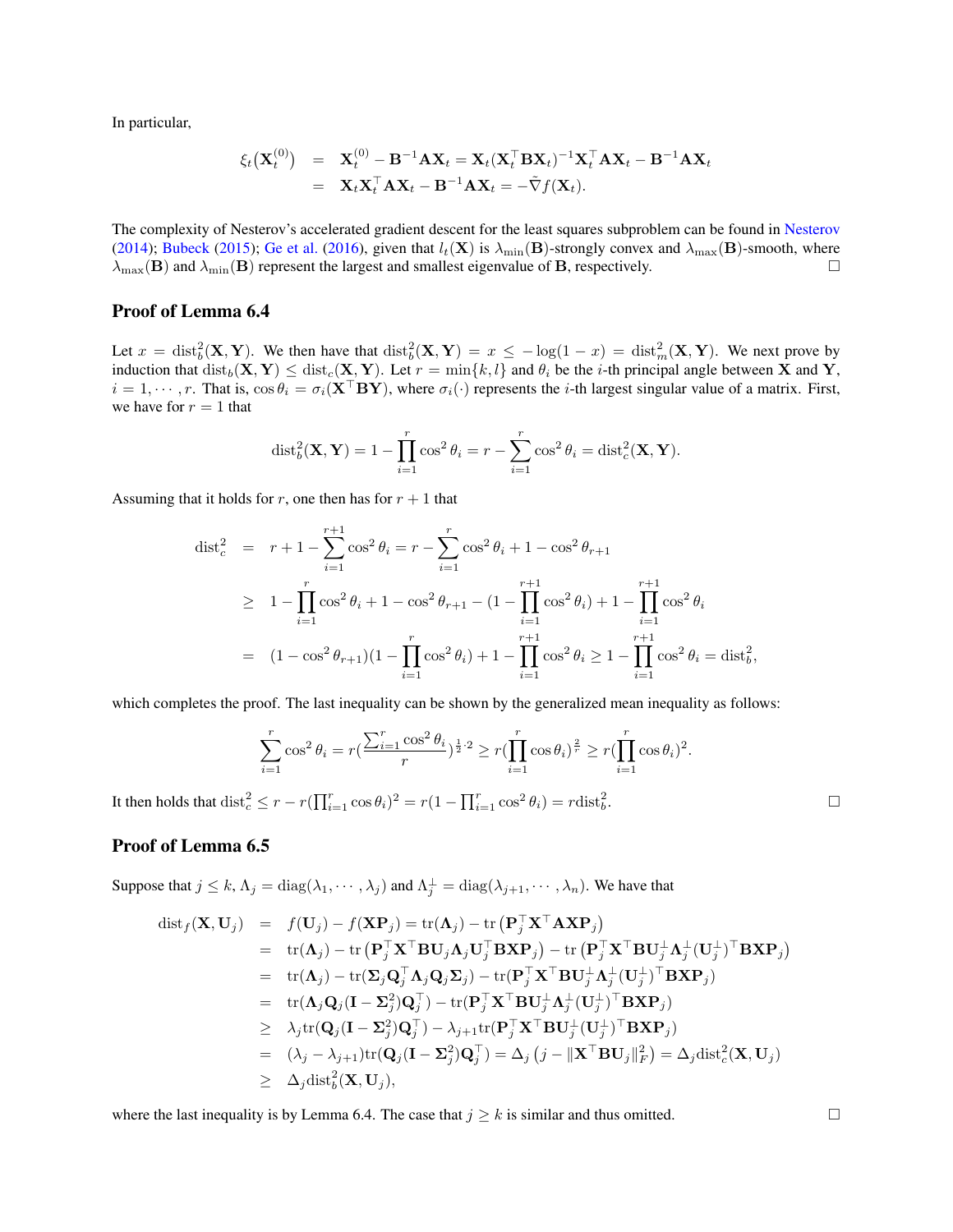# Proof of Lemma 6.6

Note that X's orthogonal complement  $\mathbf{X}_{\perp} \in \text{gSt}_{\mathbf{B}}(n, n - k)$  and  $\mathbf{X}_{\perp}^{\top} \mathbf{B} \mathbf{X} = \mathbf{0}$ . Thus,

$$
\left\| \mathbf{B}^{1/2} \tilde{\nabla} f(\mathbf{X}) \right\|_2 = \left\| \left( \mathbf{I} - \mathbf{B}^{1/2} \mathbf{X} \mathbf{X}^\top \mathbf{B}^{1/2} \right) \mathbf{B}^{-1/2} \mathbf{A} \mathbf{B}^{-1/2} \mathbf{B}^{1/2} \mathbf{X} \right\|_2
$$
  
=  $\left\| \mathbf{B}^{1/2} \mathbf{X}_{\perp} \mathbf{X}_{\perp}^\top \mathbf{B}^{1/2} \mathbf{B}^{-1/2} \mathbf{A} \mathbf{B}^{-1/2} \mathbf{B}^{1/2} \mathbf{X} \right\|_2 \le \left\| \mathbf{B}^{-1/2} \mathbf{A} \mathbf{B}^{-\frac{1}{2}} \right\|_2 = \lambda_1.$ 

Accordingly,  $\left\|\tilde{\nabla}f(\mathbf{X})\right\|$ 2  $\mathbf{B}_{\mathbf{B},F}^2 = \left\| \mathbf{B}^{1/2} \tilde{\nabla} f(\mathbf{X}) \right\|$ 2  $E \leq k \lambda_1^2$ .

Let  $(j_1, \dots, j_k)$  be an arbitrary k-combination chosen from  $\{1, 2, \dots, n\}$ . Then for any  $\mathbf{V} = (\mathbf{u}_{j_1}, \dots, \mathbf{u}_{j_k})$  and corresponding  $\Lambda = (\lambda_{j_1}, \cdots, \lambda_{j_k})$ , we have that

$$
\mathbf{B}^{-1/2}\mathbf{A}\mathbf{B}^{-1/2} = \mathbf{B}^{1/2}(\mathbf{V}\mathbf{\Lambda}\mathbf{V}^{\top} + \mathbf{V}_{\perp}\mathbf{\Lambda}_{\perp}\mathbf{V}_{\perp}^{\top})\mathbf{B}^{1/2}.
$$

Plugging in this equation to the above derivation and using Lemma 6.4, we can write that

$$
\left\| \tilde{\nabla} f(\mathbf{X}) \right\|_{\mathbf{B},F}^{2} = \left\| \mathbf{X}_{\perp}^{\top} \mathbf{B} \left( \mathbf{V} \mathbf{\Lambda} \mathbf{V}^{\top} + \mathbf{V}_{\perp} \mathbf{\Lambda}_{\perp} \mathbf{V}^{\top}_{\perp} \right) \mathbf{B} \mathbf{X} \right\|_{F}^{2}
$$
  
\n
$$
\leq \left( \|\mathbf{X}_{\perp}^{\top} \mathbf{B} \mathbf{V} \|_{F} \|\mathbf{\Lambda}\|_{2} + \|\mathbf{\Lambda}_{\perp}\|_{2} \|\mathbf{V}_{\perp}^{\top} \mathbf{B} \mathbf{X} \|_{F} \right)^{2}
$$
  
\n
$$
\leq \lambda_{1}^{2} \left( \|\mathbf{X}_{\perp}^{\top} \mathbf{B} \mathbf{V} \|_{F} + \|\mathbf{V}_{\perp}^{\top} \mathbf{B} \mathbf{X} \|_{F} \right)^{2}
$$
  
\n
$$
= \lambda_{1}^{2} \left( (k - \|\mathbf{X}^{\top} \mathbf{B} \mathbf{V} \|_{F}^{2})^{1/2} + (k - \|\mathbf{V}^{\top} \mathbf{B} \mathbf{X} \|_{F}^{2})^{1/2} \right)^{2}
$$
  
\n
$$
= 4\lambda_{1}^{2} \text{dist}_{c}^{2}(\mathbf{X}, \mathbf{V}) \leq 4k \lambda_{1}^{2} \text{dist}_{b}^{2}(\mathbf{X}, \mathbf{V}) \leq 4k \lambda_{1}^{2} \text{dist}_{m}^{2}(\mathbf{X}, \mathbf{V}).
$$

The proof completes by noting that any  $U \in \mathcal{U}$  is such a V up to an orthogonal matrix.

### Proof of Lemma 6.9

For any  $U \in \mathcal{U}$ , by the above Lemma 6.8 we have that

$$
\text{dist}_m^2(\mathbf{X}_0, \mathbf{U}_j) \leq \text{dist}_m^2(\mathbf{X}_0, \mathbf{U}) = -2 \sum_{i=1}^k \log \sigma_i(\mathbf{X}_0^{\top} \mathbf{B} \mathbf{U}) \leq -2k \log \sigma_{\min}(\mathbf{X}_0^{\top} \mathbf{B} \mathbf{U}),
$$

and

$$
\begin{array}{rcl} \sigma_{\min}(\mathbf{X}_0^{\top}\mathbf{B}\mathbf{U}) & = & \sigma_{\min}\left((\mathbf{W}^{\top}\mathbf{B}\mathbf{W})^{-\frac{1}{2}}\mathbf{W}^{\top}\mathbf{B}\mathbf{U}\right) \geq \sigma_{\min}\left((\mathbf{W}^{\top}\mathbf{B}\mathbf{W})^{-\frac{1}{2}}\right)\sigma_{\min}(\mathbf{W}^{\top}\mathbf{B}\mathbf{U}) \\ \\ & = & \frac{\sigma_{\min}(\mathbf{W}^{\top}\mathbf{B}\mathbf{U})}{\sigma_{\max}(\mathbf{B}^{\frac{1}{2}}\mathbf{W})} \geq \frac{\sigma_{\min}(\mathbf{W}^{\top}\mathbf{B}\mathbf{U})}{\sigma_{\max}(\mathbf{B}^{\frac{1}{2}})\|\mathbf{W}\|_2}, \end{array}
$$

where  $\|\mathbf{W}\|_2 \sim O(n^{\frac{1}{2}} + k^{\frac{1}{2}})$  with high probability. Let  $\widehat{\mathbf{U}} \in \mathbb{R}^{n \times k}$  be the left singular vectors of BU. One then can write  $\mathbf{W}^\top \mathbf{B} \mathbf{U} = \mathbf{W}^\top \widehat{\mathbf{U}} \widehat{\mathbf{U}}^\top \mathbf{B} \mathbf{U}$  and thus

$$
\sigma_{\min}(\mathbf{W}^\top \mathbf{B} \mathbf{U}) \geq \sigma_{\min}(\mathbf{W}^\top \mathbf{\widehat{U}})\sigma_{\min}(\mathbf{\widehat{U}}^\top \mathbf{B} \mathbf{U}) = \sigma_{\min}(\mathbf{W}^\top \mathbf{\widehat{U}})\sigma_{\min}(\mathbf{B} \mathbf{U}) \geq \sigma_{\min}(\mathbf{W}^\top \mathbf{\widehat{U}})\sigma_{\min}(\mathbf{B}^{\frac{1}{2}}),
$$

where the last inequality is because that

$$
\begin{array}{lcl} \sigma_{\min}^2(\mathbf{B}\mathbf{U}) & = & \lambda_{\min}(\mathbf{U}^\top\mathbf{B}^2\mathbf{U}) = \underset{\|\mathbf{x}\|_2 = 1}{\min}\mathbf{x}^\top\mathbf{U}^\top\mathbf{B}^{\frac{1}{2}}\mathbf{B}\mathbf{B}^{\frac{1}{2}}\mathbf{U}\mathbf{x} \\ \\ & \geq & \lambda_{\min}(\mathbf{B})\underset{\|\mathbf{x}\|_2 = 1}{\min}\mathbf{x}^\top\mathbf{U}^\top\mathbf{B}^{\frac{1}{2}}\mathbf{B}^{\frac{1}{2}}\mathbf{U}\mathbf{x} = \lambda_{\min}(\mathbf{B})\sigma_{\min}^2(\mathbf{B}^{\frac{1}{2}}\mathbf{U}) \\ \\ & = & \lambda_{\min}(\mathbf{B})\underset{\|\mathbf{x}\|_2 = 1}{\min}\mathbf{x}^\top\mathbf{x} = \lambda_{\min}(\mathbf{B}) = \sigma_{\min}(\mathbf{B}). \end{array}
$$